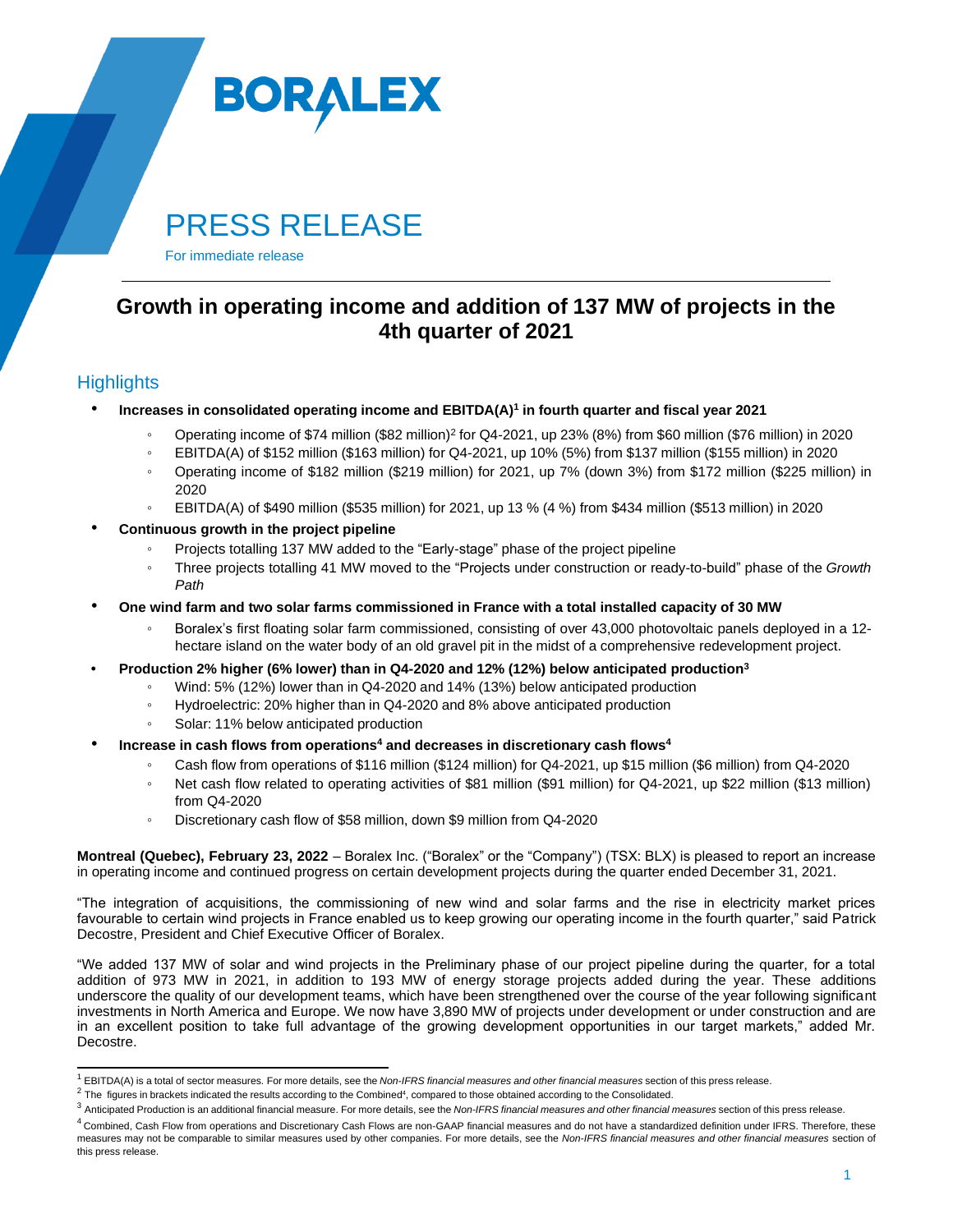### 4th quarter highlights

### **Three-month periods ended December 31**

|                                                         | <b>Consolidated</b> |        |          | Combined <sup>1</sup> |        |        |          |        |
|---------------------------------------------------------|---------------------|--------|----------|-----------------------|--------|--------|----------|--------|
| (in millions of Canadian dollars, unless otherwise      | 2021                | 2020   |          | Change                |        | 2020   |          | Change |
| specified)                                              |                     |        | \$       | %                     |        |        | \$       | %      |
| Power production (GWh) <sup>2</sup>                     | 1,492               | 1,468  | 24       | 2                     | 1,661  | 1,763  | (102)    | (6)    |
| Revenues from energy sales and<br>feed-in premium       | 192                 | 193    | (1)      | (1)                   | 211    | 225    | (14)     | (6)    |
| Operating Income                                        | 74                  | 60     | 14       | 23                    | 82     | 76     | 6        | 8      |
| EBITDA(A) <sup>3</sup>                                  | 152                 | 137    | 15       | 10                    | 163    | 155    | 8        | 5      |
| Net earnings                                            | 20                  | 30     | (10)     | (32)                  | 20     | 36     | (16)     | (43)   |
| Net earnings attributable to<br>shareholders of Boralex | 17                  | 25     | (8)      | (28)                  | 17     | 31     | (14)     | (42)   |
| Per share - basic and diluted                           | \$0.17              | \$0.24 | (\$0.07) | (30)                  | \$0.17 | \$0.30 | (\$0.13) | (44)   |
| Net cash flows related to operating                     |                     |        |          |                       |        |        |          |        |
| activities                                              | 81                  | 59     | 22       | 36                    | 91     | 78     | 13       | 15     |
| Cash flows from operations <sup>1</sup>                 | 116                 | 101    | 15       | 15                    |        |        |          |        |
| Discretionary cash flows <sup>1</sup>                   | 58                  | 67     | (9)      | (14)                  |        |        |          |        |

In the fourth quarter of 2021, Boralex produced 1,492 GWh (1,661 GWh) of power, up 2% (down 6%) more than the 1,468 GWh (1,763 GWh) produced in the same quarter of 2020. For the three-month period ended December 31, 2021, revenues from energy sales and feed-in premiums were \$192 million (\$211 million), down 1% (6)% from Q4-2020, while EBITDA(A) reached \$152 million (\$163 million), up 10% (5%) from Q4-2020, and operating income was \$74 million (\$82 million), up 23% (8%) from the same quarter in 2020. The increase in production, revenues, EBITDA(A) and operating income is attributable to recent acquisitions in the wind sector in Quebec and the solar sector in the United States, the commissioning of French wind farms and the increase in hydroelectric generation in the United States resulting from particularly favourable conditions during the quarter. During the fourth quarter of 2021, the Corporation also benefited from higher energy sales revenue for sites benefiting from the feed-in premium /due to high market prices in France. Given the structure of the feed-in premium contracts for operating farms, the Corporation is not required to reimburse the difference between the market price and reference price for the feed-in premium when the accumulation of the sums paid by the Corporation becomes equal to the accumulation of the sums received as a feedin premium.

For the three months ended December 31, 2021, Boralex posted net earnings of \$20 million (\$20 million) compared to net earnings of \$30 million (\$36 million) for the corresponding period in 2020. The net earnings attributable to Boralex shareholders were \$17 million (\$17 million) or \$0.17 per share (basic and diluted), compared to \$25 million (\$31 million) or \$0.24 (\$0.30) per share (diluted) for the corresponding period in 2020. The decrease in net earnings is attributable to the increase in amortization expense and income tax expense, which was partially offset by the increase in EBITDA(A), as well as the decrease in depreciation and acquisition expenses.

<sup>1</sup> Combined, Cash Flow from operations and Discretionary Cash Flows are non-GAAP financial measures and do not have a standardized definition under IFRS. Therefore, these measures may not be comparable to similar measures used by other companies. For more details, see the *Non-IFRS financial measures and other financial measures* section of

this press release.<br><sup>2</sup> Power production includes the production for which Boralex received financial compensation following power generation limitations imposed by its clients since management uses this measure to evaluate the Corporation's performance. This adjustment facilitates the correlation between power production and revenues from energy sales and feed-in premium

<sup>&</sup>lt;sup>3</sup> EBITDA(A) is a total of sector measures. For more details, see the *Non-IFRS financial measures and other financial measures* section of this press release.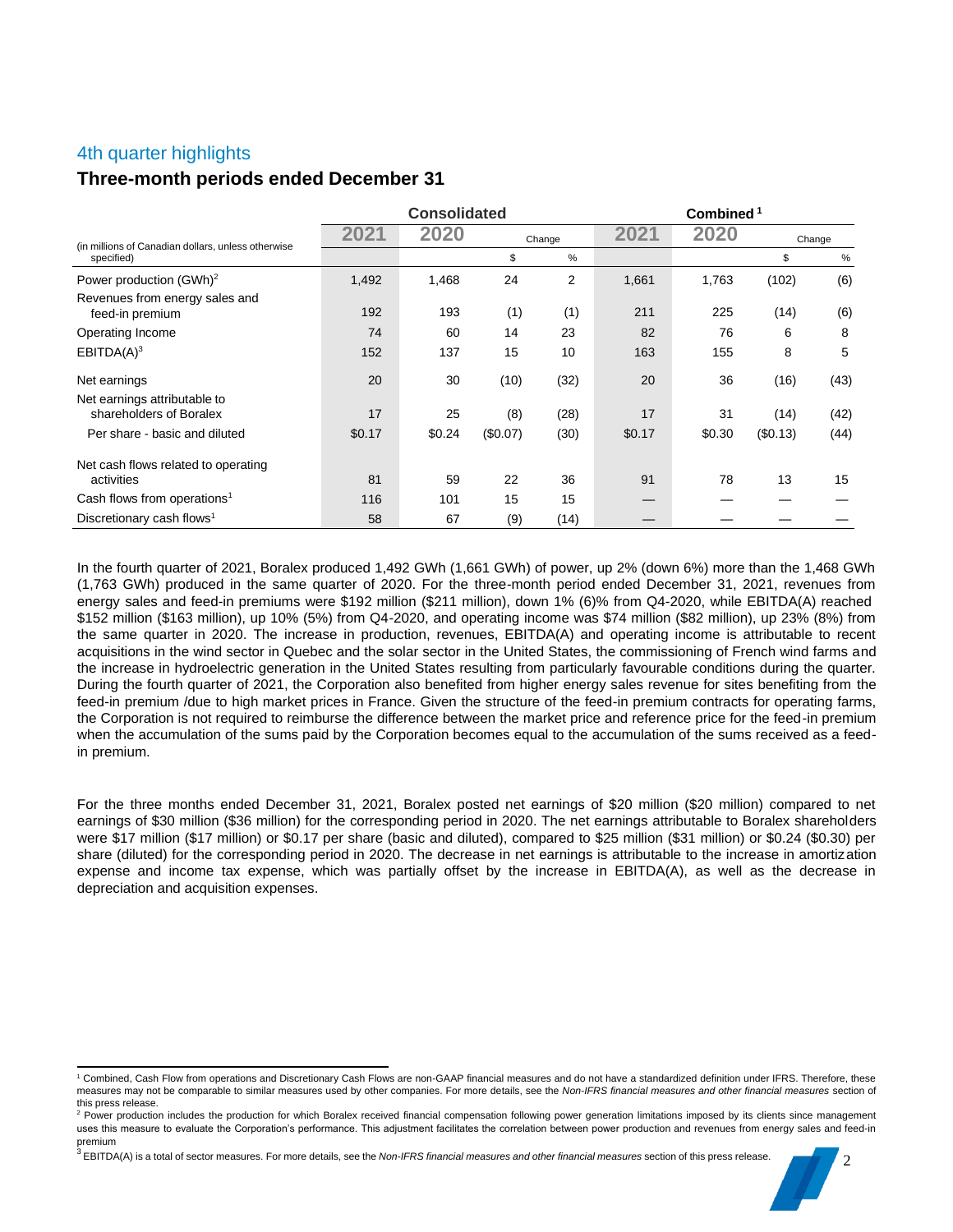### **Fiscal year ended December 31**

|                                                               |                  | <b>Consolidated</b> |          | Combined <sup>1</sup> |         |         |          |      |
|---------------------------------------------------------------|------------------|---------------------|----------|-----------------------|---------|---------|----------|------|
|                                                               | 2021             | 2020                | Change   |                       | 2021    | 2020    | Change   |      |
| (in millions of Canadian dollars, unless otherwise specified) |                  |                     | \$       | $\%$                  |         |         | \$       | $\%$ |
| Power production (GWh) <sup>2</sup>                           | 5,552            | 4,727               | 825      | 17                    | 6,215   | 5,834   | 381      | 7    |
| Revenues from energy sales and                                |                  |                     |          |                       |         |         |          |      |
| feed-in premium                                               | 671              | 619                 | 52       | 8                     | 743     | 738     | 5        |      |
| Operating Income                                              | 182              | 172                 | 10       | 7                     | 219     | 225     | (6)      | (3)  |
| EBITDA(A) <sup>3</sup>                                        | 490              | 434                 | 56       | 13                    | 535     | 513     | 22       | 4    |
| Net earnings                                                  | 26               | 61                  | (35)     | (57)                  | 30      | 56      | (26)     | (45) |
| Net earnings attributable to<br>shareholders of Boralex       | 17               | 55                  | (38)     | (69)                  | 21      | 50      | (29)     |      |
|                                                               |                  |                     |          |                       |         |         |          | (57) |
| Per share - basic and diluted                                 | \$0.16           | \$0.55              | (\$0.39) | (71)                  | \$0.21  | \$0.51  | (\$0.30) | (59) |
| Net cash flows related to operating activities                | 345              | 362                 | (17)     | (5)                   | 364     | 399     | (35)     | (8)  |
| Cash flows from operations <sup>1</sup>                       | 363              | 338                 | 25       | 7                     |         |         |          |      |
| Discretionary cash flows <sup>1</sup>                         | 132              | 146                 | (14)     | (10)                  |         |         |          |      |
|                                                               | As at<br>Dec. 31 | As at               |          |                       | As at   | As at   |          |      |
|                                                               |                  | Dec. 31             |          | Change                | Dec. 31 | Dec. 31 | Change   |      |
|                                                               |                  |                     | \$       | $\%$                  |         |         | \$       | $\%$ |
| <b>Total assets</b>                                           | 5,751            | 5,314               | 437      | 8                     | 6,162   | 5.753   | 409      | 7    |
| Debt - principal balance                                      | 3,682            | 3,609               | 73       | 2                     | 4,030   | 3,976   | 54       |      |
| Total project debt                                            | 3,141            | 3,190               | (49)     | (2)                   | 3,489   | 3,557   | (68)     | (2)  |
| Total corporate debt                                          | 541              | 419                 | 122      | 29                    | 541     | 419     | 122      | 29   |

For the year ended December 31, 2021, Boralex produced 5,552 GWh (6,215 GWh) of power, 17% (7%) more than the 4,727 GWh (5,834 GWh) produced in the same period of fiscal 2020. Revenues from energy sales for the period amounted to \$671 million (\$743 million), up \$52 million (\$5 million) or 8% (1%) from the same period in 2020, while EBITDA(A) was \$490 million (\$535 million), \$56 million (\$22 million) or 13% (4%) higher than last year. The increases in production, revenues from energy sales and EBITDA(A) are attributable to acquisitions and commissionings, as discussed in the analysis of the quarterly results. Operating income totaled \$182 million (\$219 million), up \$10 million (down \$6 million) over the same period in 2020 due to an increase in revenues from energy sales and feed-in premium, and a decrease in operating and administration expenses that were partially offset by an increase in amortization expense.

Overall, for the fiscal year ended December 31, 2021, Boralex posted net earnings of \$26 million (\$30 million) versus net earnings of \$61 million (\$56 million) for fiscal year 2020. Net earnings attributable to shareholders of Boralex were \$17 million (\$21 million) or \$0.16 (\$0.21) per share (basic and diluted), compared to \$5 million (\$50 million) or \$0.55 (\$0.51) per share (basic and diluted) for the same period in fiscal 2020. This decrease is mainly due to an increase in amortization expense and financial expenses, which were partially offset by an increase in EBITDA(A).

<sup>1</sup> Combined, Cash Flow from operations and Discretionary Cash Flows are non-GAAP financial measures and do not have a standardized definition under IFRS. Therefore, these measures may not be comparable to similar measures used by other companies. For more details, see the *Non-IFRS financial measures and other financial measures* section of this press release.

<sup>&</sup>lt;sup>2</sup> Power production includes the production for which Boralex received financial compensation following power generation limitations imposed by its clients since management uses this measure to evaluate the Corporation's performance. This adjustment facilitates the correlation between power production and revenues from energy sales and feed-in premium.

<sup>&</sup>lt;sup>3</sup> EBITDA(A) is a total of sector measures. For more details, see the *Non-IFRS financial measures and other financial measures* section of this press release.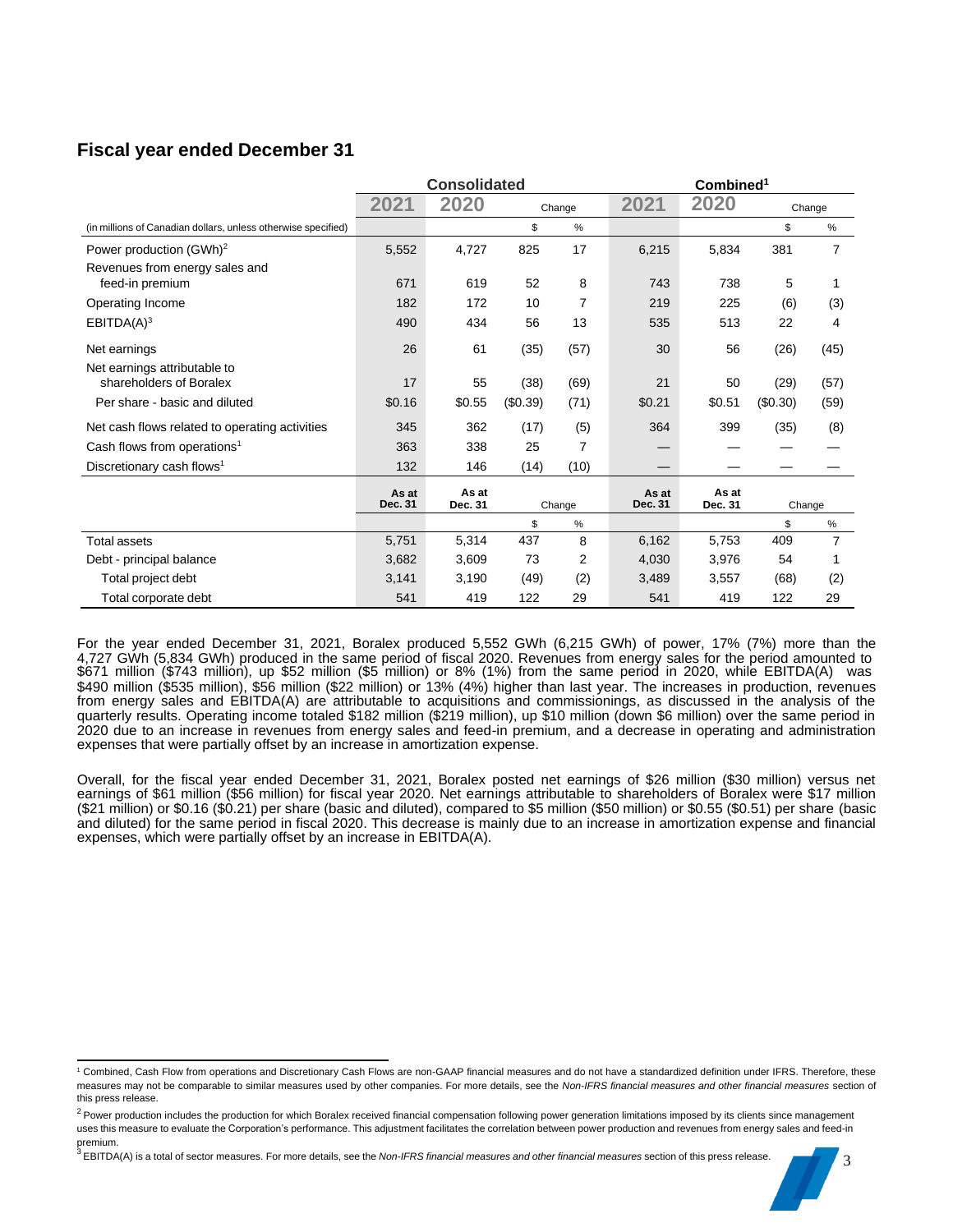### **Outlook**

On June 17, 2021, Boralex's management unveiled an updated strategic plan that will guide efforts to achieve its new corporate targets for 2025. Boralex's *2025 Strategic Plan* is built around the four strategic directions of the plan launched in 2019—growth, diversification, customers and optimization—and six corporate targets. It also incorporates [Boralex's CSR strategy.](https://boralex-global.imgix.net/CSR_Report_2021.pdf)

Highlights of the main achievements of the quarter in relation to the 2025 Strategic Plan can be found in th[e 2021 Annual Report](https://boralex-global.imgix.net/Rapport_Annuel_2021_EN.pdf) available in the Investors section of Boralex's website.

In the coming quarters, Boralex will continue to work on its various initiatives under this plan, including project development and acquisition target analysis.

To pursue its organic growth, the Corporation has a pipeline of projects at various stages of development defined on the basis of clearly identified criteria, totalling 3,243 MW in wind and solar projects and 190 MW in energy storage projects, as well as a 647 MW Growth Path in wind and solar projects and 3 MW in storage projects.

### About Boralex

At Boralex, we have been providing affordable renewable energy accessible to everyone for over 30 years. As a leader in the Canadian market and France's largest independent producer of onshore wind power, we also have facilities in the United States and development projects in the United Kingdom. Over the past five years, our installed capacity has more than doubled to 2.5 GW. We are developing a portfolio of more than 3 GW in wind and solar projects and nearly 200 MW in storage projects, guided by our values and our corporate social responsibility (CSR) approach. Through profitable and sustainable growth, Boralex is actively participating in the fight against global warming. Thanks to our fearlessness, our discipline, our expertise and our diversity, we continue to be an industry leader. Boralex's shares are listed on the Toronto Stock Exchange under the ticker symbol BLX.

4

For more [information,](http://www.boralex.com/) go to [www.boralex.com](http://www.boralex.com/) [or](http://www.sedar.com/) [www.sedar.com.](http://www.sedar.com/) Follow us on Facebook, LinkedIn and Twitter.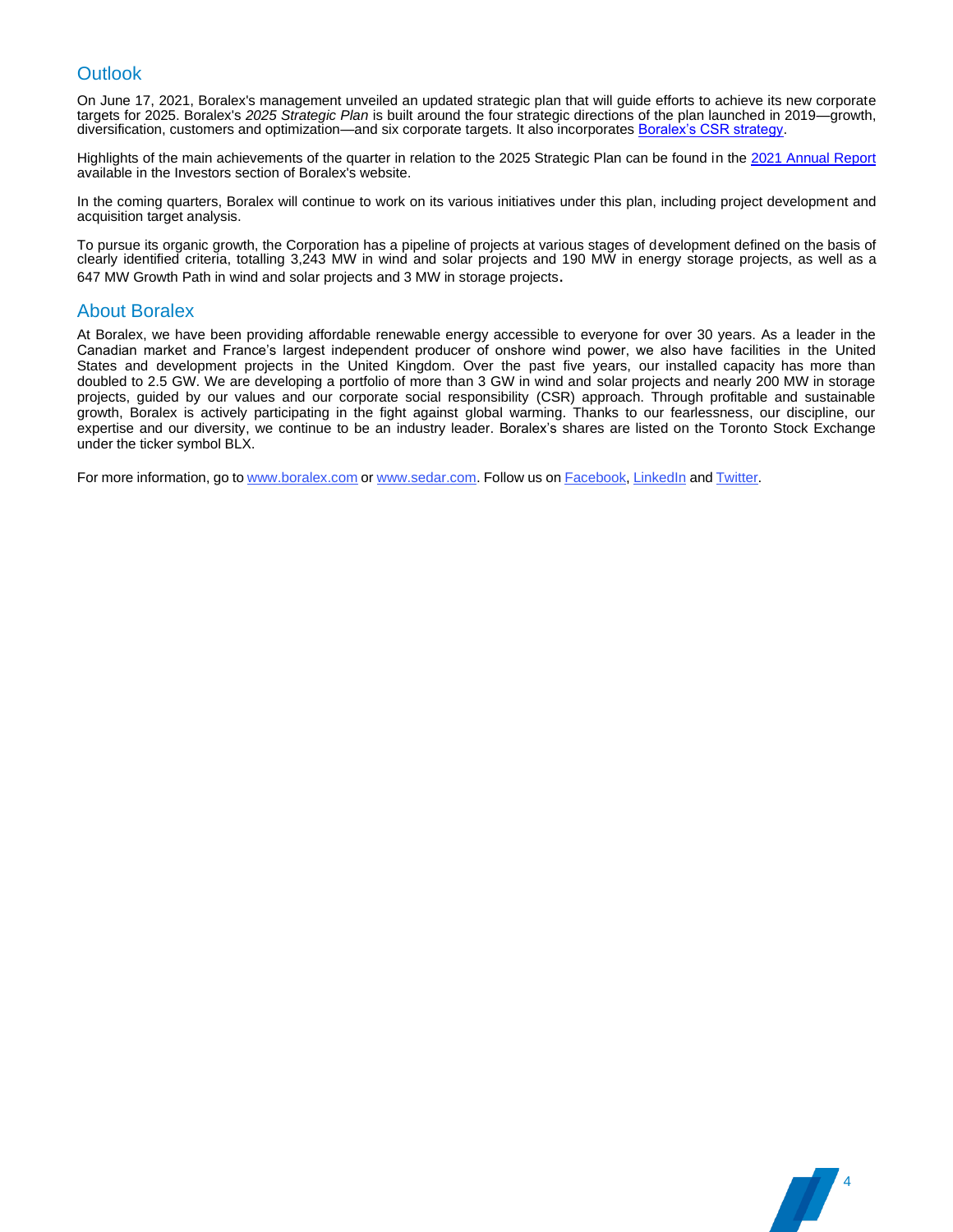## Non-IFRS measures

### **Performance measures**

In order to assess the performance of its assets and reporting segments, Boralex uses performance measures. Management believes that these measures are widely accepted financial indicators used by investors to assess the operational performance of a company and its ability to generate cash through operations. The non-IFRS and other financial measures also provide investors with insight into the Corporation's decision making as the Corporation uses these non-IFRS financial measures to make financial, strategic and operating decisions. The non-IFRS and other financial measures should not be considered as a substitute for IFRS measures.

These non-IFRS financial measures are derived primarily from the audited consolidated financial statements, but do not have a standardized meaning under IFRS; accordingly, they may not be comparable to similarly named measures used by other companies. Non-IFRS and other financial measures are not audited. They have important limitations as analytical tools and investors are cautioned not to consider them in isolation or place undue reliance on ratios or percentages calculated using these non-IFRS financial measures.

| <b>Non-IFRS financial measures</b>                                |                                                                                                                                                                                                                                                                                                     |                                                                                                                                                                                                                                                                                                                                                                                                                                                                                                                                            |                                                           |  |  |  |  |
|-------------------------------------------------------------------|-----------------------------------------------------------------------------------------------------------------------------------------------------------------------------------------------------------------------------------------------------------------------------------------------------|--------------------------------------------------------------------------------------------------------------------------------------------------------------------------------------------------------------------------------------------------------------------------------------------------------------------------------------------------------------------------------------------------------------------------------------------------------------------------------------------------------------------------------------------|-----------------------------------------------------------|--|--|--|--|
| <b>Specific financial</b><br>measure                              | Use                                                                                                                                                                                                                                                                                                 | <b>Composition</b>                                                                                                                                                                                                                                                                                                                                                                                                                                                                                                                         | <b>Most directly</b><br>comparable<br><b>IFRS</b> measure |  |  |  |  |
| Financial data -<br>Combined (all<br>disclosed financial<br>data) | To assess the<br>operating performance<br>and the ability of a<br>company to generate<br>cash from its<br>operations.<br>The Interests represent<br>significant investments<br>by Boralex.                                                                                                          | Results from the combination of the financial information of<br>Boralex Inc. under IFRS and the share of the financial<br>information of the Interests.<br>Interests in the Joint Ventures and associates, Share in<br>earnings (losses) of the Joint Ventures and associates and<br>Distributions received from the Joint Ventures and<br>associates are then replaced with Boralex's respective<br>share (ranging from 50% to 59.96%) in the financial<br>statements of the Interests (revenues, expenses, assets,<br>liabilities, etc.) | Respective<br>financial data -<br>Consolidated            |  |  |  |  |
| Cash flows from<br>operations                                     | To assess the cash<br>generated by the<br>Company's operations<br>and its ability to finance<br>its expansion from<br>these funds.                                                                                                                                                                  | Net cash flows related to operating activities before<br>changes in non-cash items related to operating activities.                                                                                                                                                                                                                                                                                                                                                                                                                        | Net cash flows<br>related to<br>operating<br>activities   |  |  |  |  |
| Discretionary cash<br>flows                                       | To assess the cash<br>generated from<br>operations and the<br>amount available for<br>future development or<br>to be paid as dividends<br>to common<br>shareholders while<br>preserving the long-<br>term value of the<br>business.<br>Corporate objectives<br>for 2025 from the<br>strategic plan. | Net cash flows related to operating activities before "change<br>in non-cash items related to operating activities," less<br>(i) distributions paid to non-controlling shareholders, (ii)<br>additions to property, plant and equipment (maintenance of<br>operations), (iii) repayments on non-current debt (projects)<br>and repayments to tax equity investors; (iv) principal<br>payments related to lease liabilities; (v) adjustments for<br>non-operational items; plus (vi) development costs (from the<br>statement of earnings). | Net cash flows<br>related to<br>operating<br>activities   |  |  |  |  |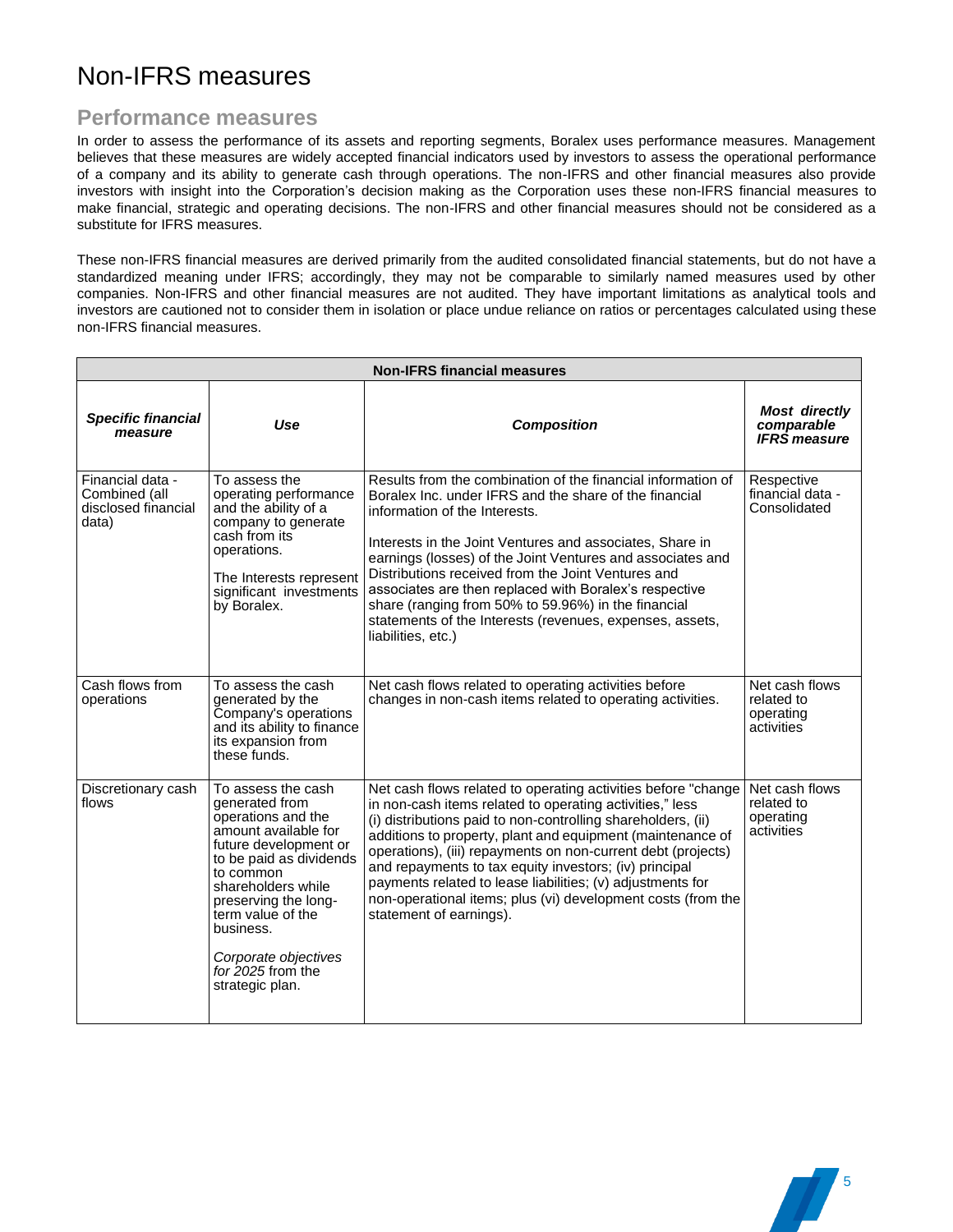| Other financial measures - Total of segments measure        |                                                                                                                                                                                                                     |  |  |  |  |  |
|-------------------------------------------------------------|---------------------------------------------------------------------------------------------------------------------------------------------------------------------------------------------------------------------|--|--|--|--|--|
| <b>Specific financial measure</b>                           | Most directly comparable IFRS measure                                                                                                                                                                               |  |  |  |  |  |
| EBITDA(A)                                                   | Operating income                                                                                                                                                                                                    |  |  |  |  |  |
| Supplementary Financial Measures - Other financial measures |                                                                                                                                                                                                                     |  |  |  |  |  |
| <b>Specific financial measure</b>                           | <b>Composition</b>                                                                                                                                                                                                  |  |  |  |  |  |
| Anticipated production                                      | Production that the Company anticipates for the oldest sites<br>based on adjusted historical averages, commissioning and<br>planned shutdowns and, for other sites, based on the<br>production studies carried out. |  |  |  |  |  |

## **Combined**

The following tables reconcile Consolidated financial data with data presented on a Combined basis:

|                                                |                     |                               | 2021     |              |                               | 2020     |
|------------------------------------------------|---------------------|-------------------------------|----------|--------------|-------------------------------|----------|
| (in millions of Canadian dollars)              | <b>Consolidated</b> | Reconciliation <sup>(1)</sup> | Combined | Consolidated | Reconciliation <sup>(1)</sup> | Combined |
| Three-month period ended December 31:          |                     |                               |          |              |                               |          |
| Power production (GWh) <sup>(2)</sup>          | 1,492               | 169                           | 1,661    | 1,468        | 295                           | 1,763    |
| Revenues from energy sales and feed-in         |                     |                               |          |              |                               |          |
| premium                                        | 192                 | 19                            | 211      | 193          | 32                            | 225      |
| Operating Income                               | 74                  | 8                             | 82       | 60           | 16                            | 76       |
| EBITDA(A)                                      | 152                 | 11                            | 163      | 137          | 18                            | 155      |
| Net earnings                                   | 20                  |                               | 20       | 30           | 6                             | 36       |
| Net cash flows related to operating activities | 81                  | 10                            | 91       | 59           | 19                            | 78       |
|                                                |                     |                               |          |              |                               |          |
| <b>Year ended December 31:</b>                 |                     |                               |          |              |                               |          |
| Power production (GWh) <sup>(2)</sup>          | 5,552               | 663                           | 6,215    | 4,727        | 1,107                         | 5,834    |
| Revenues from energy sales and feed-in         |                     |                               |          |              |                               |          |
| premium                                        | 671                 | 72                            | 743      | 619          | 119                           | 738      |
| Operating Income                               | 182                 | 37                            | 219      | 172          | 53                            | 225      |
| EBITDA(A)                                      | 490                 | 45                            | 535      | 434          | 79                            | 513      |
| Net earnings                                   | 26                  | 4                             | 30       | 61           | (5)                           | 56       |
| Net cash flows related to operating activities | 345                 | 19                            | 364      | 362          | 37                            | 399      |
|                                                |                     |                               |          |              |                               |          |
| As at December 31:                             |                     |                               |          |              |                               |          |
| <b>Total assets</b>                            | 5,751               | 411                           | 6,162    | 5,314        | 439                           | 5,753    |
| Debt - Principal balance                       | 3,682               | 348                           | 4,030    | 3,609        | 367                           | 3,976    |

(1) Includes the respective contribution of Joint Ventures and associates as a percentage of Boralex's interest less adjustments to reverse recognition of these interests

under IFRS. (2) Includes financial compensation following electricity production limitations imposed by clients.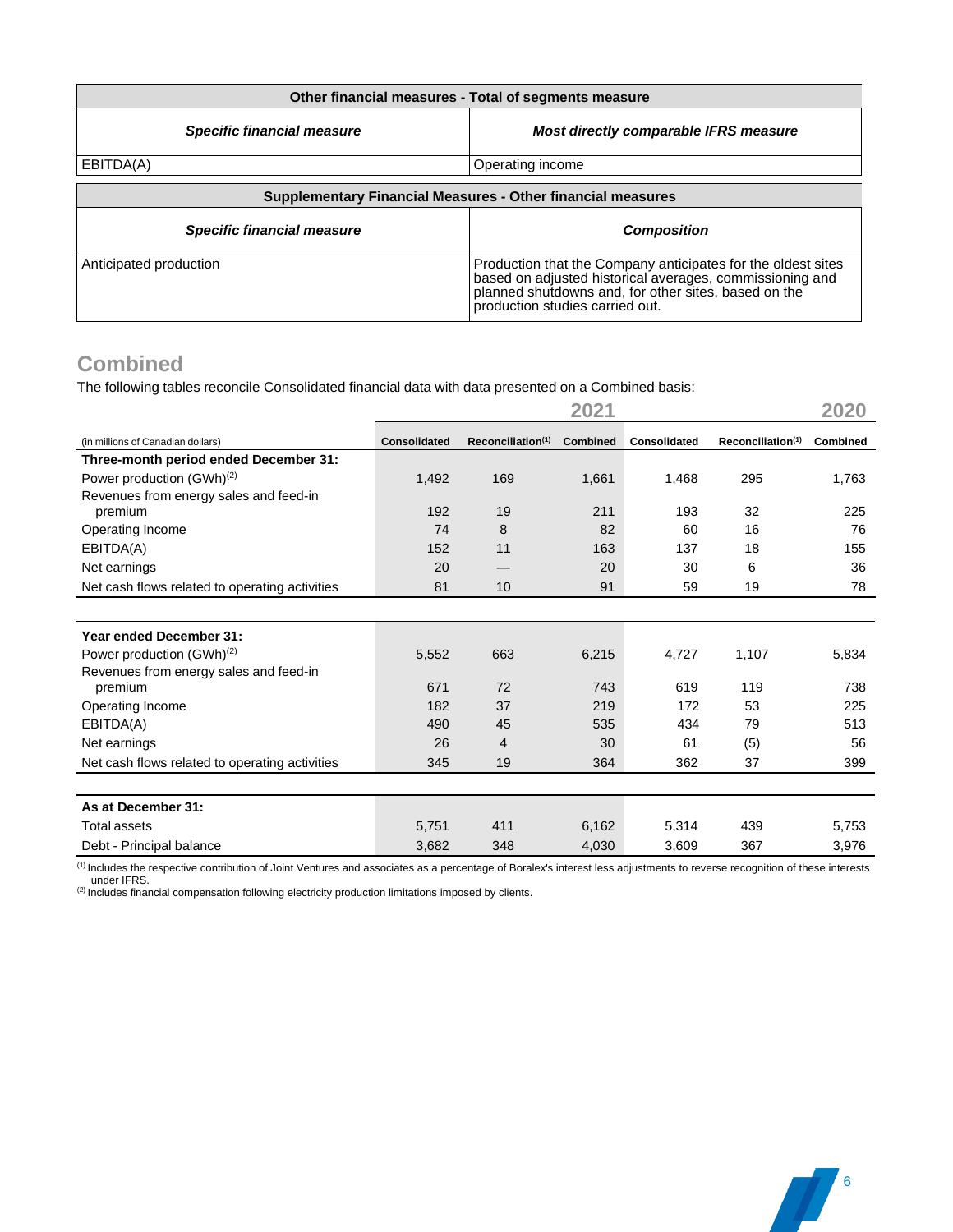### **EBITDA(A)**

EBITDA(A) is a total of segments financial measure and represents earnings before interest, taxes, depreciation and amortization, adjusted to exclude other items such as acquisition costs, other gains, net loss (gain) on financial instruments and foreign exchange loss (gain), the last two items being included under *Other.*

Management uses EBITDA(A) to assess the performance of the Corporation's reporting segments.

EBITDA(A) is reconciled to the most comparable IFRS measure, namely, operating income, in the following table:

|                                                                                        |              |                               | 2021           |                |                               | 2020     | Variation<br>2021 vs 2020 |          |
|----------------------------------------------------------------------------------------|--------------|-------------------------------|----------------|----------------|-------------------------------|----------|---------------------------|----------|
| (in millions of Canadian dollars)                                                      | Consolidated | Reconciliation <sup>(1)</sup> | Combined       | Consolidated   | Reconciliation <sup>(1)</sup> | Combined | Consolidated              | Combined |
| Three-month period ended<br>December 31:                                               |              |                               |                |                |                               |          |                           |          |
| <b>Operating income</b>                                                                | 74           | 8                             | 82             | 60             | 16                            | 76       | 14                        | 6        |
| Amortization                                                                           | 75           | 6                             | 81             | 62             | 11                            | 73       | 13                        | 8        |
| Impairment                                                                             | 2            |                               | $\overline{2}$ | 6              |                               | 6        | (4)                       | (4)      |
| Share in earnings of Joint Ventures<br>and Associates                                  | (4)          | $\overline{4}$                | —              | 1              | (1)                           |          | (5)                       |          |
| Excess of the interest over the net<br>assets of Joint Venture SDB I                   |              |                               |                | 8              | (8)                           |          | (8)                       |          |
| Change in fair value of a derivative<br>included in the share of the Joint<br>Ventures | 6            | (6)                           |                |                |                               |          | 6                         |          |
| Other gains                                                                            | (1)          | (1)                           | (2)            |                | (1)                           | (1)      | (1)                       | (1)      |
| EBITDA(A)                                                                              | 152          | 11                            | 163            | 137            | 17                            | 154      | 15                        | 9        |
|                                                                                        |              |                               |                |                |                               |          |                           |          |
| Year ended December 31:                                                                |              |                               |                |                |                               |          |                           |          |
| <b>Operating income</b>                                                                | 182          | 37                            | 219            | 172            | 53                            | 225      | 10                        | (6)      |
| Amortization                                                                           | 297          | 23                            | 320            | 237            | 47                            | 284      | 60                        | 36       |
| Impairment                                                                             | 4            |                               | 4              | $\overline{7}$ |                               | 7        | (3)                       | (3)      |
| Share in earnings of Joint Ventures<br>and Associates                                  | 9            | (9)                           |                | 25             | (25)                          |          | (16)                      |          |
| Excess of the interest over the net<br>assets of Joint Venture SDB I                   | 6            | (6)                           |                | (6)            | 6                             |          | 12                        |          |
| Change in fair value of a derivative<br>included in the share of the Joint             |              |                               |                |                |                               |          |                           |          |
| Ventures                                                                               | (2)          | $\overline{2}$                |                |                |                               |          | (2)                       |          |
| Other gains                                                                            | (6)          | (2)                           | (8)            | (1)            | (2)                           | (3)      | (5)                       | (5)      |
| EBITDA(A)                                                                              | 490          | 45                            | 535            | 434            | 79                            | 513      | 56                        | 22       |

(1) Includes the respective contribution of *Joint Ventures and associates* as a percentage of Boralex's interest less adjustments to reverse recognition of these interests under IFRS.

**1**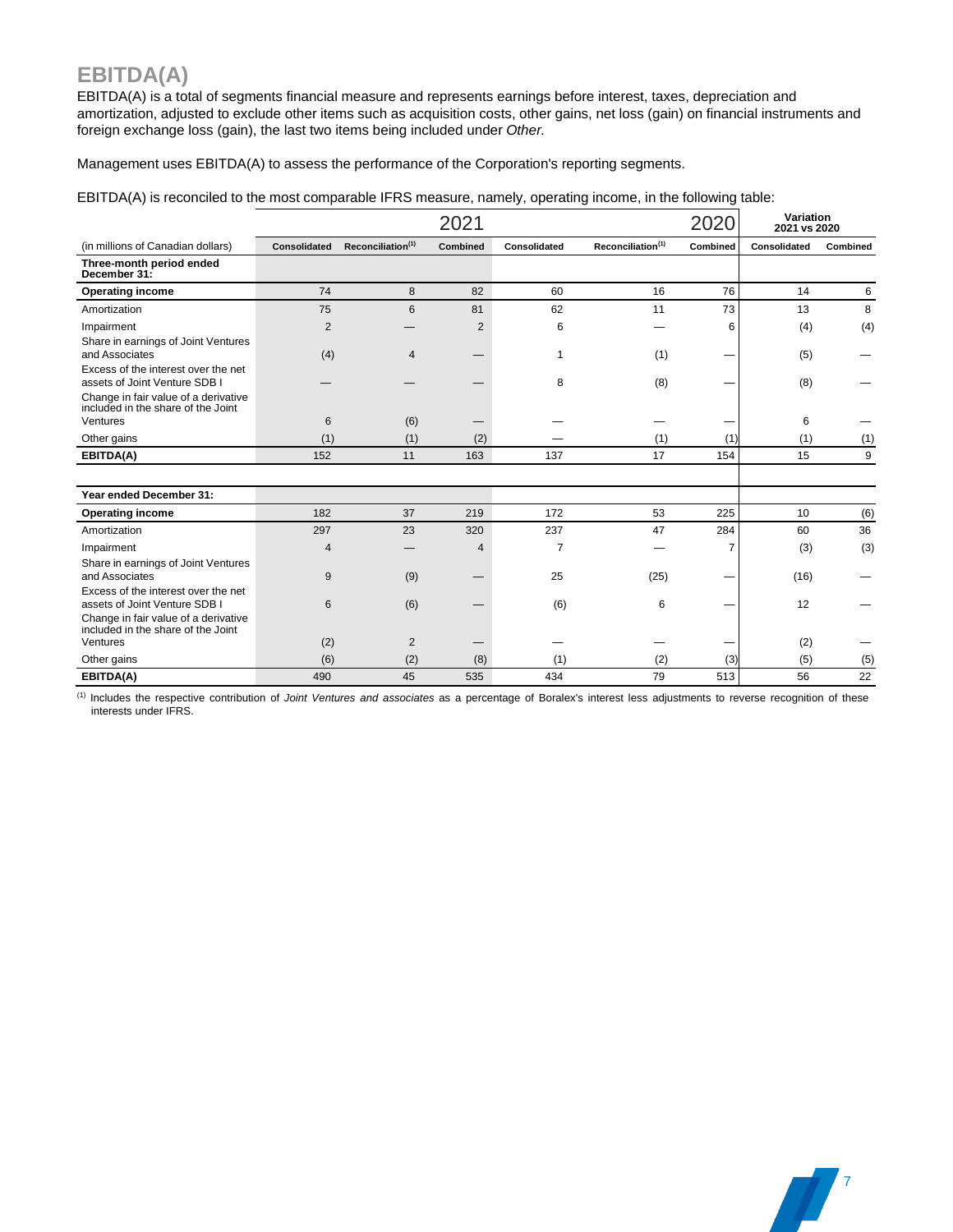## **Cash flow from operations and discretionary cash flows**

#### The Corporation computes the cash flow from operations and discretionary cash flows as follows:

|                                                                                                                               | <b>Consolidated</b>          |                           |              |               |  |  |  |
|-------------------------------------------------------------------------------------------------------------------------------|------------------------------|---------------------------|--------------|---------------|--|--|--|
|                                                                                                                               |                              | Three-month periods ended |              | Years ended   |  |  |  |
|                                                                                                                               | December 31.<br>December 31. |                           | December 31. | December 31.  |  |  |  |
| (in millions of Canadian dollars)                                                                                             | 2021                         | 2020                      | 2021         | 2020          |  |  |  |
| Net cash flows related to operating activities                                                                                | 81                           | 59                        | 345          | 362           |  |  |  |
| Changes in non-cash operating items                                                                                           | 35                           | 42                        | 18           | (24)          |  |  |  |
| Cash flows from operations                                                                                                    | 116                          | 101                       | 363          | 338           |  |  |  |
| Repayments on non-current debt (projects) <sup>(1)</sup><br>Adjustment for non-operating items <sup><math>(2)(3)</math></sup> | (50)                         | (40)<br>7                 | (222)<br>8   | (175)<br>(17) |  |  |  |
|                                                                                                                               | 66                           | 68                        | 149          | 146           |  |  |  |
| Principal payments related to lease liabilities                                                                               | (4)                          | (4)                       | (13)         | (11)          |  |  |  |
| Distributions paid to non-controlling shareholders                                                                            | (7)                          | (1)                       | (20)         | (6)           |  |  |  |
| Additions to property, plant and equipment<br>(maintenance of operations)                                                     | (3)                          | (3)                       | (8)          | (6)           |  |  |  |
| Development costs (from statement of earnings)                                                                                | 6                            | 7                         | 24           | 23            |  |  |  |
| Discretionary cash flows                                                                                                      | 58                           | 67                        | 132          | 146           |  |  |  |

<sup>(1)</sup> Excluding VAT bridge financing, early debt repayments and the debt repayments made in December for LP I, DM I and II in respect of the months prior to the acquisition (Q4-2020).

(2) For the year ended December 31, 2021: favourable adjustment of \$8 million consisting mainly of \$5 million of expense payments and assumed liabilities related to acquisitions as well as \$3 million for previous financing activities or not related to operating sites. For the year ended December 31, 2020: unfavourable adjustment of \$17 million comprising mainly of interest paid of \$3 million on LP I, DM I and II debt for the months prior to the acquisition in Q4-2020, less \$22 million in debt repayments to reflect a normalized debt service following debt refinancing in France in Q1-2020.

### Disclaimer regarding forward-looking statements

Certain statements contained in this release, including those related to results and performance for future periods, installed capacity targets, EBITDA(A) and discretionary cash flows, the Company's strategic plan, business model and growth strategy, organic growth and growth through mergers and acquisitions, obtaining an investment grade credit rating by 2025, maintaining a quarterly dividend of \$0.1650 per share, the Company's financial targets and portfolio of renewable energy projects, the Company's *Growth Path* and its Corporate Social Responsibility (CSR) objectives are forward-looking statements based on current forecasts, as defined by securities legislation. Positive or negative verbs such as "will," "would," "forecast," "anticipate," "expect," "plan," "project," "continue," "intend," "assess," "estimate" or "believe," or expressions such as "toward," "about," "approximately," "to be of the opinion," "potential" or similar words or the negative thereof or other comparable terminology, are used to identify such statements.

Forward-looking statements are based on major assumptions, including those about the Company's return on its projects, as projected by management with respect to wind and other factors, opportunities that may be available in the various sectors targeted for growth or diversification, assumptions made about EBITDA(A) margins, assumptions made about the sector realities and general economic conditions, competition, exchange rates as well as the availability of funding and partners. While the Company considers these factors and assumptions to be reasonable, based on the information currently available to the Company, they may prove to be inaccurate.

Boralex wishes to clarify that, by their very nature, forward-looking statements involve risks and uncertainties, and that its results, or the measures it adopts, could be significantly different from those indicated or underlying those statements, or could affect the degree to which a given forward-looking statement is achieved. The main factors that may result in any significant discrepancy between the Company's actual results and the forward-looking financial information or expectations expressed in forward-looking statements include the general impact of economic conditions, fluctuations in various currencies, fluctuations in energy prices, the Company's financing capacity, competition, changes in general market conditions, industry regulations, litigation and other regulatory issues related to projects in operation or under development, as well as other factors listed in the Company's filings with the various securities commissions.

Unless otherwise specified by the Company, forward-looking statements do not take into account the effect that transactions, non-recurring items or other exceptional items announced or occurring after such statements have been made may have on the Company's activities. There is no guarantee that the results, performance or accomplishments, as

8